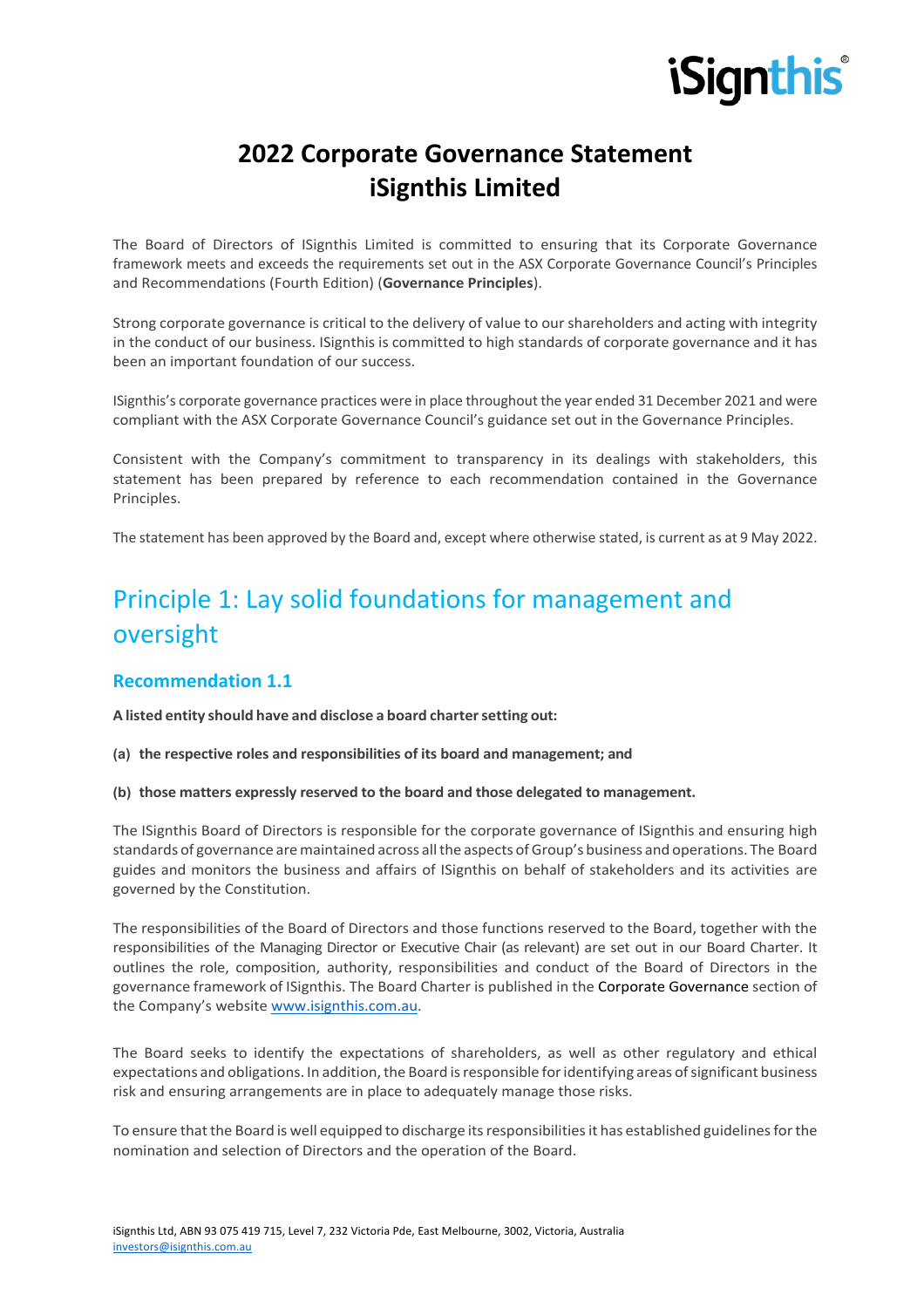

The responsibility for the operation and administration of the Group is delegated by the Board to the Managing Director or Executive Chair (as relevant) and the senior management personnel. The Board ensures that the Managing Director or Executive Chair (as relevant) and the senior management personnel are appropriately qualified and experienced to discharge their responsibilities and has in place procedures to assessthe performance of the Managing Director or Executive Chair (as relevant).

Whilst at all times the Board retains full responsibility for guiding and monitoring the Company, to assist in discharging its stewardship, it makes use of sub-committees.

To this end the Board has established a Board Audit Committee, a Risk Committee and a Remuneration Committee. The Board carries out the role of the Nomination Committee. The roles of these committees are discussed throughout this statement. Due to the relatively small Board all Non-executive Directors and Executive Directors are currently members of all Board Committees.

The Board is responsible for ensuring that management's objectives and activities are aligned with expectations and risks identified by the Board. The Board has a number of mechanisms in place to ensure this is achieved including:

- Development and Board approval of a strategic plan designed to meet stakeholders' needs and manage business risk; and
- Implementation of budgets by management and monitoring progress against budget.

Other functions reserved to the Board are:

- Approval of annual and half-yearly financial reports;
- Approving and monitoring the progress of major acquisitions and divestments;
- Ensuring the entity has an appropriate risk management framework; and
- Reporting to shareholders.

## **Recommendation 1.2**

**A listed entity should:**

- **(a) undertake appropriate checks before appointing a director orsenior executive or putting someone forward for election as a director; and**
- **(b) provide security holders with all material information in its possession relevantto a decision on whether or not to elect or re-elect a director.**

The Company has a process governing the appointment of Directors and senior executives. Each of the Directors and senior executives is screened for matters of skill, character, experience, education, criminal record and bankruptcy history.

Before Board candidates are appointed, the Board will consider the current Board'sskills and competencies, and will assess its needs at that time and in the future and develop selection criteria for the candidates. Candidates will be required to disclose their other commitments and confirm that they are able to dedicate sufficient time to their duties. A shortlist of candidates is considered by the Board relative to its selection criteria.

The Company provides shareholders in the relevant notice of meeting with information to enable them to make an informed decision on all Directors standing for election or re-election as a Director including experience, qualifications, relevant memberships and details of other material directorships held. The notice of meeting also states whether the Board considers the Director to be independent, and the term of office currently served by the Director.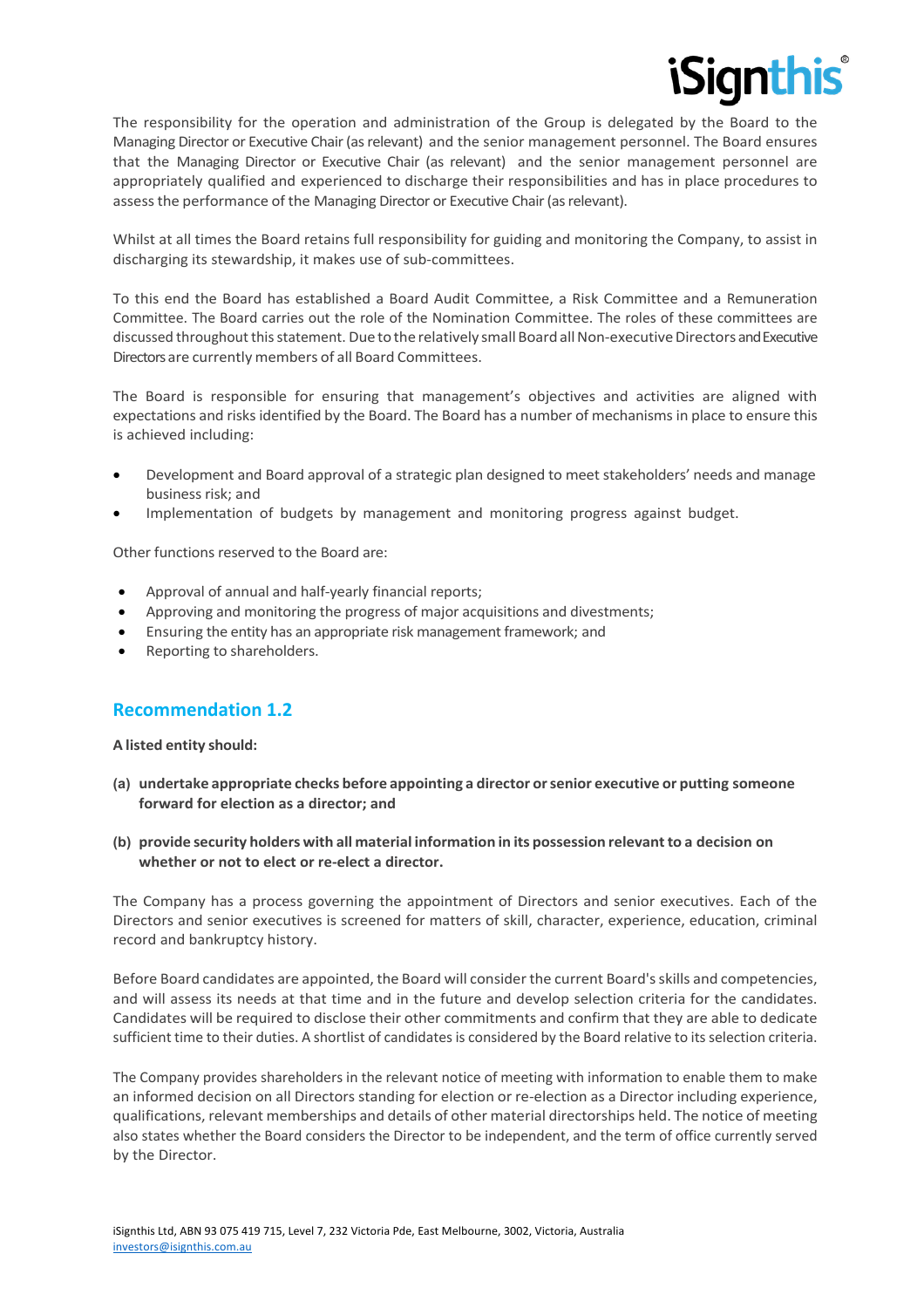

## **Recommendation 1.3**

#### **A listed entity should have a written agreement with each director and senior executive setting out the terms of their appointment.**

All Non-executive Directors and senior executives have written agreements in place governing the terms of their appointment in order to ensure that roles and responsibilities are clearly defined. Non-executive Directors have in place letters of appointment and senior executives have detailed service contracts in place.

# **Recommendation 1.4**

#### **The company secretary of a listed entity should be accountable directly to the board,through the chair, on all matters to do with the proper functioning of the board.**

The Company Secretary is accountable directly to the Board, through the Chair, for the proper functioning of the Board and facilitating the Company's corporate governance processes. Each Director is entitled to access the advice and services of the Company Secretary. In accordance with the Company's Constitution, the appointment or removal of the Company Secretary is a matter for the Board as a whole. Details of the Company Secretary are set out in the Directors' Report within the Annual Report.

# **Recommendation 1.5**

**A listed entity should:**

- **(a) have and disclose a diversity policy which includesrequirementsforthe board or a relevant committee of the board to set measurable objectivesfor achieving gender diversity and to assess annually both the objectives and the entity's progress in achieving them;**
- **(b) through its board or a committee ofthe board set measurable objectivesfor achieving gender diversity in the composition of its board, senior executives and workforce generally; and**
- **(c) disclose in relation to each reporting period:**
	- **i. the measurable objectives set for that period to achieve gender diversity;**
	- **ii. the entity's progress towards achieving those objectives; and**
	- **iii. either:**
		- **A. the respective proportions of men and women on the board, in senior executive positions and acrossthe whole workforce (including howthe entity has defined "senior executive" for these purposes); or**
		- **B. ifthe entity is a "relevant employer" underthe Workplace Gender Equality Act,the entity's most recent "Gender Equality Indicators", as defined in and published under that Act.**

The Company is committed to actively managing diversity as a means of enhancing the Company's performance by recognising and utilising the contribution of diverse skills and talent from its Directors, officers and employees.

Diversity involves recognising and valuing the unique contribution people can make because of their individual background and different skills, experiences and perspectives, including persons with co-existing domestic responsibilities. Diversity may result from a range of factors including age, gender, ethnicity, cultural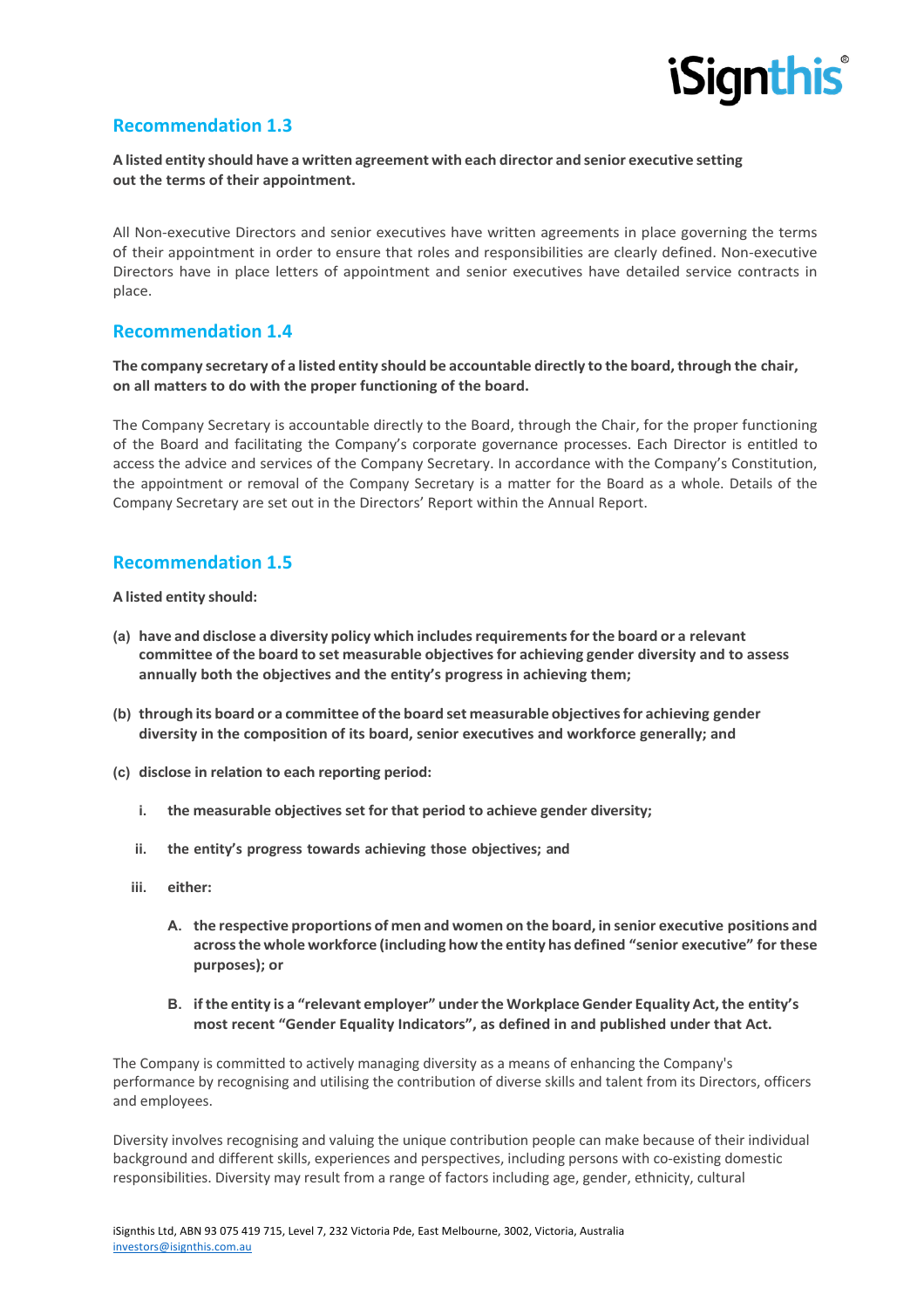

background or other personal factors. The Company values the differences between its people and the contribution these differences make to the Company.

To achieve this, a Diversity Policy has been put in place. Management reports to the Committee on an annual basis on the status of the implementation of the Policy and the progress towards achieving its objectives.

The Diversity and Inclusion Policy is published in the Corporate Governance section of the Company's website www.isignthis.com.au.

The Company encourages diversity in employment, and in the composition of its Board, as a means of ensuring the Company has an appropriate mix of skills and talent to conduct its business and achieve the Company's goals.

Specifically, the Company will provide equal opportunities in respect to employment and employment conditions, including:

- a) **Hiring**: The Board will ensure appropriate selection criteria based on diverse skills, experience and perspectives is used when hiring new staff, including Board members. Job specifications, advertisements, application forms and contracts will not contain any direct or inferred discrimination. The Board is empowered to engage professional consultants to assist in the hiring process by presenting diverse candidates to the Company for consideration.
- b) **Training**: All internal and external training opportunities will be based on merit and in light of Company and individual needs. The Board will consider senior management training and executive mentoring programs to develop skills and experience to prepare employees for senior management and Board positions.
- c) **Career Advancement**: All decisions associated with career advancement, including promotions, transfers, and other assignments, will meet the Company's needs and be determined on skill and merit.

The Board has made a decision not to set measurable targets for achieving gender diversity in the composition of the Board, senior management or workforce until the Company is of a suitable size. The public version of the policy is published in the Corporate Governance section of the Company's website www.isignthis.com.au.

#### **Recommendation 1.6**

**A listed entity should:**

- **(a) have and disclose a processfor periodically evaluating the performance ofthe board, its committees and individual directors; and**
- **(b) disclose for each reporting period whether a performance evaluation has been undertaken in accordance with that process during orin respect ofthat period.**

The Company has a Performance Evaluations Policy, which details the performance evaluation process for the Board, its committees and individual directors. The Policies are detailed below.

#### **Board Evaluation Policy**

A process has been established to review and evaluate the performance of the Board. The review process includes a confidential survey examining ways in which the Board can better perform its duties. A report summarising the results of the survey is presented to the Board for discussion at a Board meeting. The method and scope of the performance evaluation will be set by the Board and may include a Board self-assessment checklist to be completed by each Director. The Board may also use an independent adviser to assist in the review.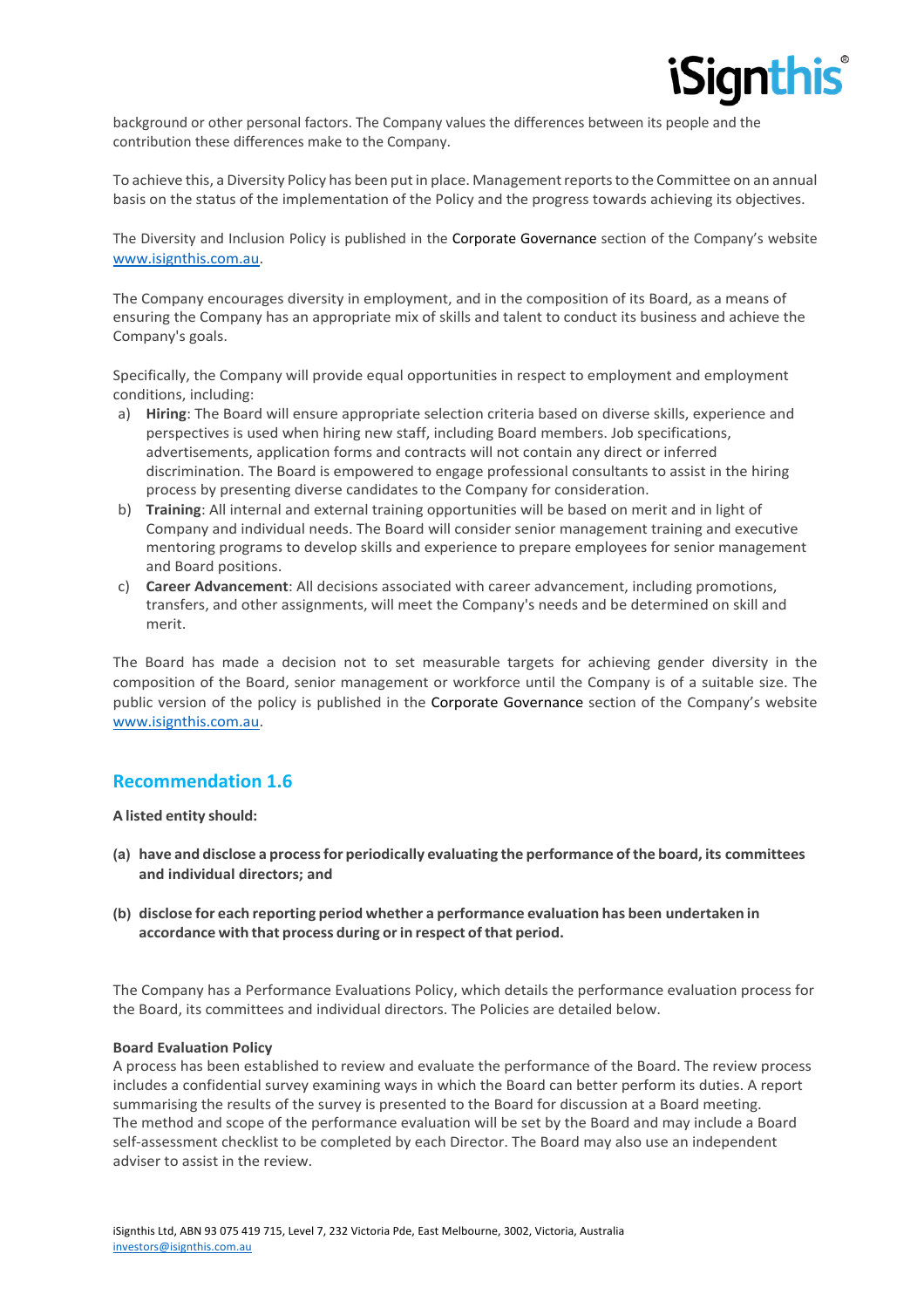#### **Committees**

Similar procedures to those for the Board review are applied to evaluate the performance of the Board committees, if any. An assessment will be made of the performance of any committee against each charter and areas identified where improvements can be made.

#### **Non-executive directors**

The Chair or Executive Chair will have primary responsibility for conducting performance appraisals of Non-Executive Directors in conjunction with each Non-Executive Director, having particular regard to;

- contribution to Board discussion and function;
- degree of independence including relevance of any conflicts of interest;
- availability for, and attendance at, Board meetings and other relevant events;
- contribution to Company strategy;
- membership of, and contribution to, any Board committees; and
- suitability to Board structure and composition.

Where the Chair or Executive Chair, following a performance appraisal, considers that action must be taken in relation to a director's performance, the Chair or Executive Chair must consult with the remainder of the Board regarding whether a director should be counselled to resign, not seek re-election, or in exceptional circumstances, whether a resolution for the removal of a Director be put to shareholders.

#### **Managing Director / Executive Chair**

The Board will annually review the performance of the Managing Director or Executive Chair as appropriate. At the commencement of each financial year, the Board and the Managing Director/Executive Chair will agree a set of general Company specific performance measures to be used in the review of the forthcoming year.

A review of the Board, Committees, individual directors and the Managing Director was completed for 2021.

## **Recommendation 1.7**

#### **A listed entity should:**

- **(a) have and disclose a processfor evaluating the performance of itssenior executives at least once every reporting period; and**
- **(b) disclose for each reporting period whether a performance evaluation has been undertaken in accordance with that process during orin respect ofthat period.**

The Company has a Performance Evaluations Policy, which details the performance evaluation process for senior executives. The Policy is detailed below.

#### **Senior Executive Evaluation Policy**

The Managing Director/Executive Chair is responsible for assessing the performance of the key executives within the Company. This is to be performed through a formal process involving an annual formal meeting with each senior executive and ongoing informal monitoring throughout each financial year. The basis of evaluation of senior executives will be a set of agreed performance measures.

The Managing Director undertook a review of the senior executives during 2021 for that year. The review compared the performance of each senior executive against set duties and indicators per their employment agreements as well as the overall performance of the company and its results.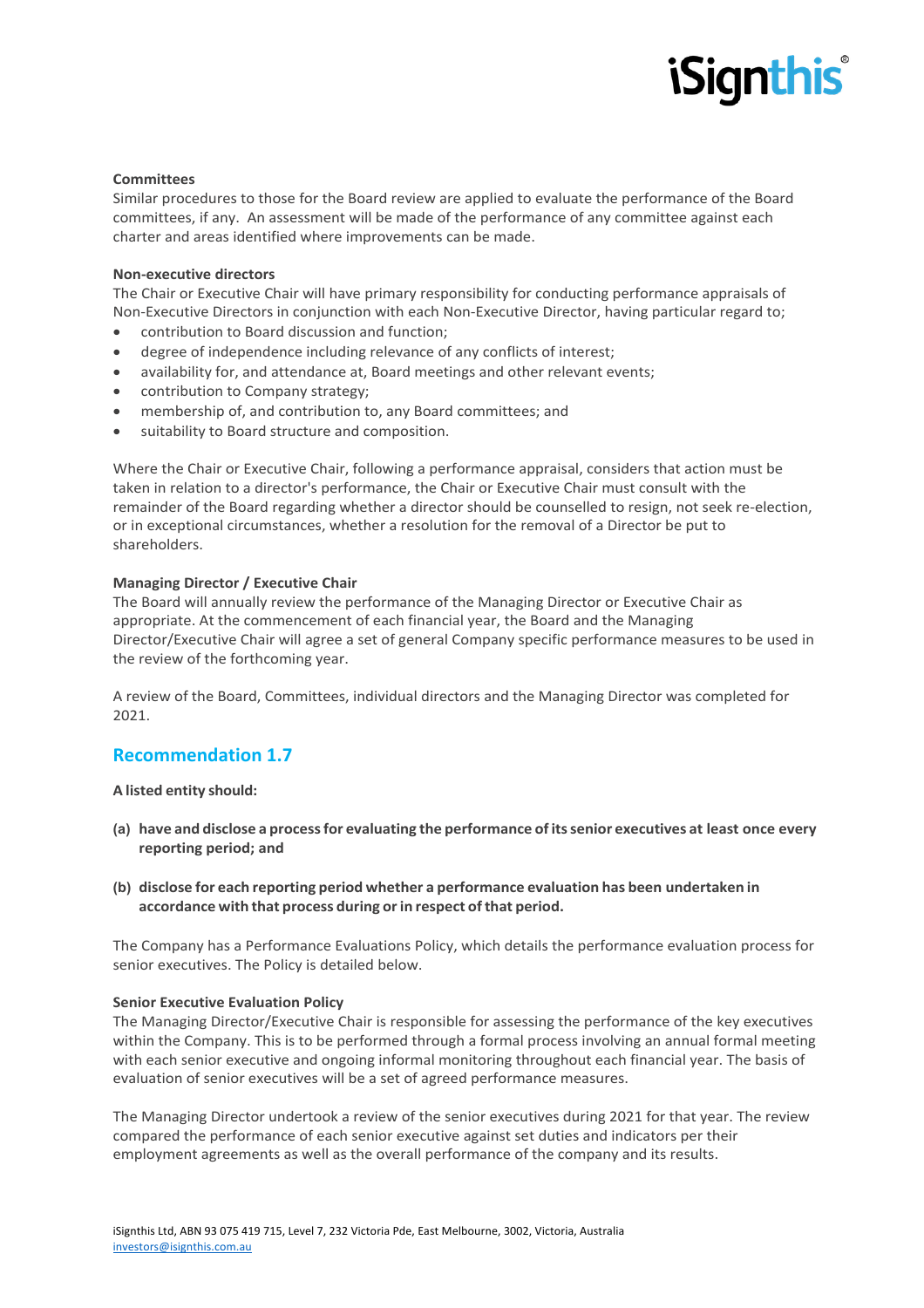

# **Principle 2: Structure the board to be effective and add value**

## **Recommendation 2.1**

**The board of a listed entity should:**

- **(a) have a nomination committee which:**
	- **i. has at least three members, a majority of whom are independent directors; and**
	- **ii. is chaired by an independent director,**
	- **v. as at the end of each reporting period, the number of times the committee met throughout the period and the individual attendances ofthe members atthose meetings; or**
- **(b) if it does not have a nomination committee, disclose that fact and the processes it employs to address board succession issues and to ensure that the board has the appropriate balance of skills, knowledge, experience, independence and diversity to enable it to discharge its duties and responsibilities effectively.**

A Nomination Committee has not been established. Due to the size of the Company and its Board, the Board does not consider it necessary to establish a Nomination Committee. The Board will fulfil the roles and responsibilities in relation to nomination.

The Chair reviews board succession issues and the skills of the Board, versus future required skills, to ensure that the board has the appropriate balance of skills, knowledge, experience, independence and diversity to enable it to discharge its duties and responsibilities effectively.

Refer to the Company's Board Charter isignthis.com.au for further details.

During the period that the Company does not have an Nomination Committee, the Company will disclose that fact and address the matters contained by Recommendation 2.1(b) in its annual reports.

#### **Recommendation 2.2**

#### A listed entity should have and disclose a board skills matrix setting out the mix of skills and diversity that **the board currently has or is looking to achieve in its membership.**

The Board seeks to have an appropriate and diverse mix of skills, experience, expertise and diversity (including gender and skills diversity) to effectively discharge its responsibilities, appropriately monitor risk management and add value to the Group.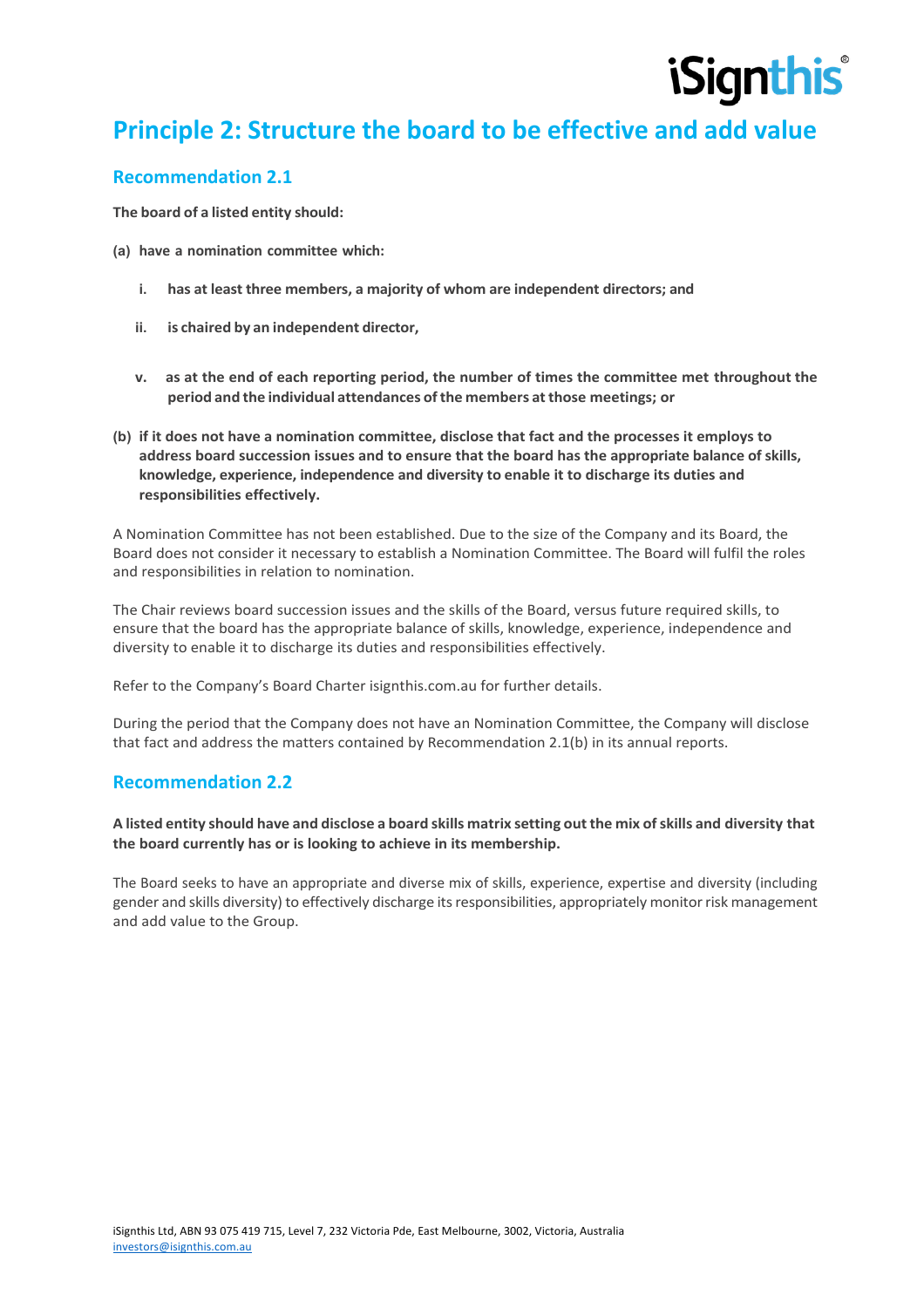Having regard to the business of the Company and its strategy, the following table sets out the mix of skills and experience the Board considers necessary or desirable and the extent to which they are represented on the Board as at 6 May 2022:

| <b>Requirement</b>                           | <b>Directors Expertise</b> | <b>Snr Executive Expertise</b>        |
|----------------------------------------------|----------------------------|---------------------------------------|
| ASX Rules (> 2 years)                        | TH, SM, BEW                | TH, EW                                |
| Corporate Governance                         | TH, SM, BEW                | EW                                    |
| CEO Experience                               | TH, BEW                    | ΠH                                    |
| Industry/Sector Experience                   | <b>BEW</b>                 | <b>EW</b>                             |
| Independence                                 | TH, SM, BEW                | <b>EW</b>                             |
| Residency (in AU)                            | TH, SM, BEW                | <b>EW</b>                             |
| Accounting / Economics/Financial<br>Literacy | SM, BEW, TH                | EW                                    |
| AntiMoney Laundering                         | <b>BEW</b>                 | External Advisors used as required    |
| Information Technology                       | SM, TH                     | External Advisors used as required    |
| CyberSecurity                                | <b>SM</b>                  | External Advisors used as required    |
| Compliance / Regulatory                      | <b>BEW</b>                 | EW                                    |
| Legal / Privacy                              | <b>SM</b>                  | Inhouse counsel plus external counsel |
| HR Management                                | TН                         | External Advisors used as required    |
| <b>Banking Executive Experience</b>          | <b>BEW</b>                 | EW                                    |
| Strategy Development &<br>Execution          | lтн                        | lтн                                   |
| Risk Evaluation and Mitigation               | <b>BEW</b>                 | External Advisors used as required    |
| Marketing / Sales                            | TН                         | TН                                    |
| Capital Raising & Markets                    | BEW, TH                    | <b>EW</b>                             |

Key : Directors TH = Timothy J Hart, SM=Scott W Minehane BEW = Barnaby Egerton Warburton Senior Executives EW = Elizabeth Warrell

# **Recommendation 2.3**

**A listed entity should disclose:**

- **(a) the names ofthe directors considered by the board to be independent directors;**
- **(b) if a director has an interest, position, association orrelationship ofthe type described in Box 2.3 but the board is of the opinion that it does not compromise the independence of the director, the nature of the interest, position, association or relationship in question and an explanation of why the board is of that opinion; and**
- **(c) the length ofservice of each director.**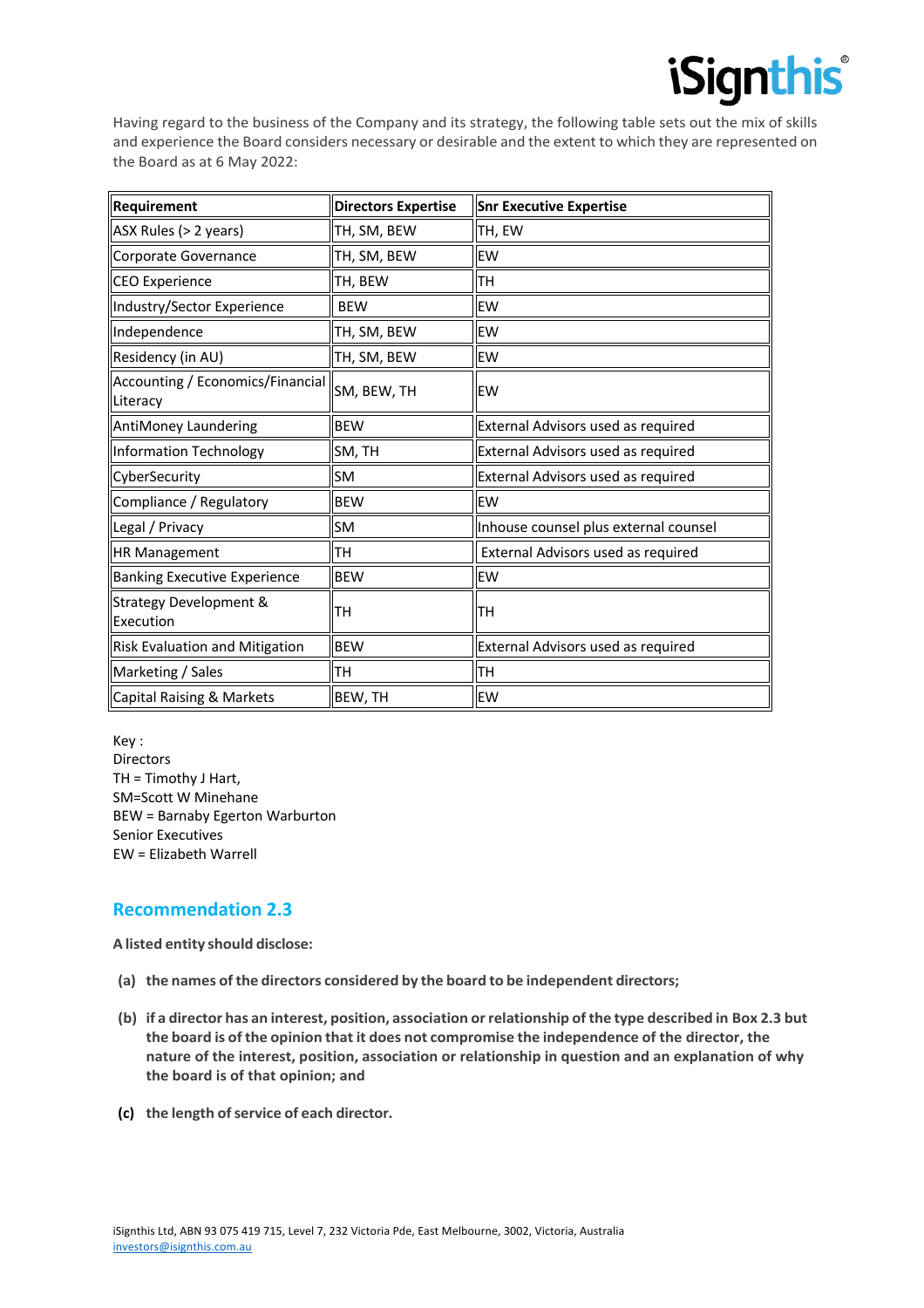

In accordance with the definition of independence set out below and the established materiality thresholds, all Non-executive Directors of the Company are considered independent, being Mr Scott Minehane and Mr Barnaby Egerton Warburton.

In the context of Director independence, 'materiality' is considered from both the Company and individual Director perspective. None of the Non-executive Directors of the Company has an interest, position, association or relationship described in the examples set out in box 2.3 of the Governance Principles that in the opinion of the Board would compromise the independence of any Non-executive Director.

The length of service of each Director can be found in the Directors' Report within the Annual Report.

There are procedures in place, agreed by the Board, to enable Directors in furtherance of their duties to seek independent professional advice at the Company's expense.

## **Recommendation 2.4**

#### **A majority ofthe board of a listed entity should be independent directors.**

The Executive Chair, Timoty Hart, is not independent on the basis that he is an executive director. All the other Directors are independent Non-executive Directors, as noted above.

## **Recommendation 2.5**

#### **The chair ofthe board of a listed entity should be an independent director and, in particular,should not be the same person as the CEO of the entity.**

The Executive Chair, Timoty Hart, is not independent on the basis that he is an executive director. Post the demerger in October 2021 from ISX Financial EU Plc, and the subsequent resignation of the Managing Director, the Board elected Mr Hart as the Executive Chair. This is considered reasonable given the relatively small size of the Company's operations post the demerger. In future years, if the Company's operations grow to a sufficient size, the Company will appoint a CEO and the Board will look to appoint an independent Chair.

# **Recommendation 2.6**

**A listed entity should have a program for inducting new directors and for periodically reviewing whether there is a need for existing directors to undertake professional development to maintain the skills and knowledge needed to perform their role as directors effectively.**

The entity has a program for inducting new directors and supports current directors to provide appropriate professional development opportunities. In addition, Directors will be informed about developments within the Company and the financial services industry more generally in order to maintain the currency of knowledge, skills and experience necessary to perform their roles.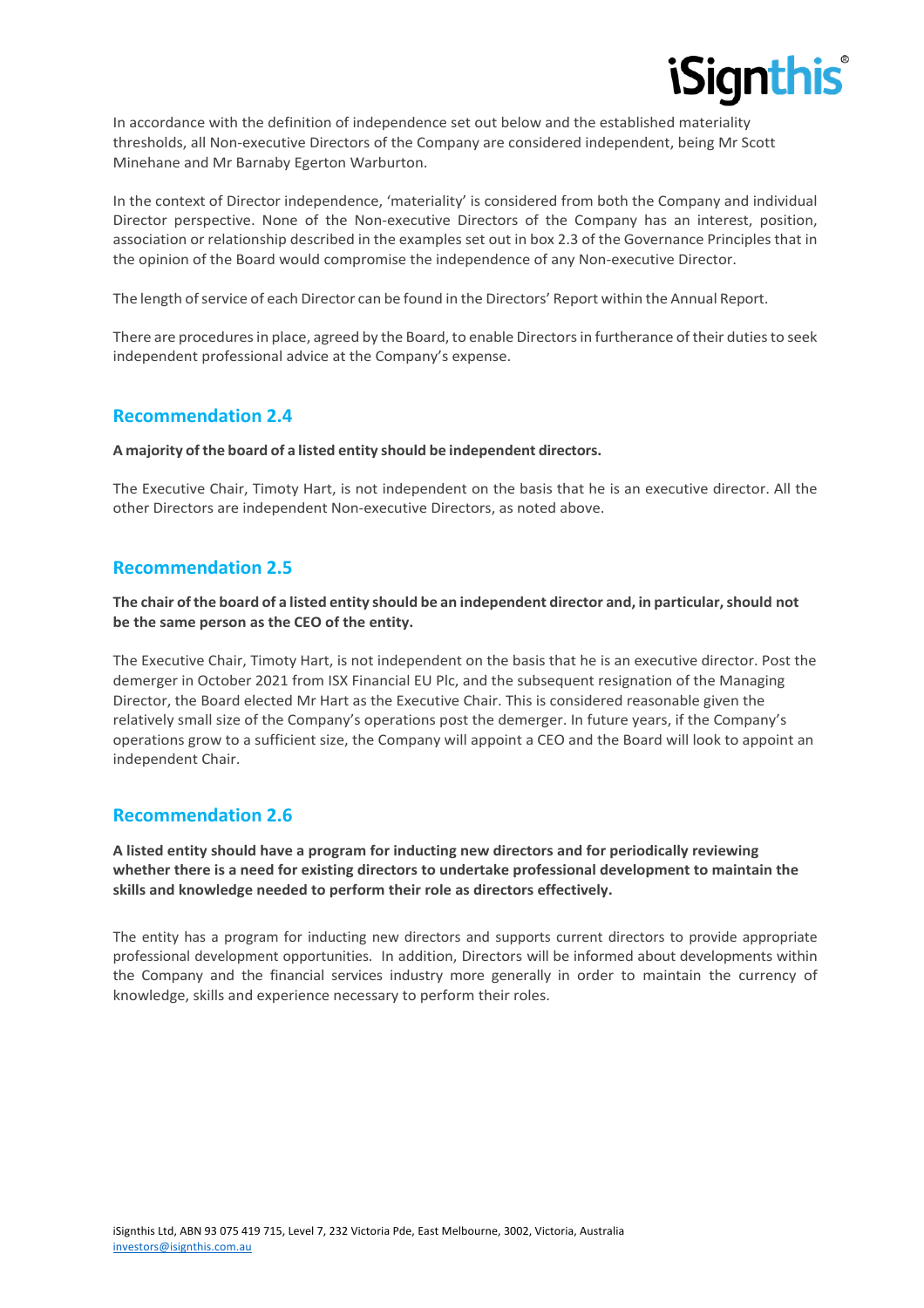

# **Principle 3: Instil a culture of acting lawfully, ethically and responsibly**

## **Recommendation 3.1**

#### **A listed entity should articulate and disclose its values.**

Due to the relatively small size of the Company, it has yet to formally articulate its values.

## **Recommendation 3.2**

#### **A listed entity should:**

**(a) have and disclose a code of conductforits directors,senior executives and employees; and**

**(b) ensure that the board or a committee of the board isinformed of any material breaches of that code.**

The Company has established a Code of Conduct that sets out a framework of the ethical standards expected of all employees, Directors and senior executives of the Company. Any material breaches of the Code of Conduct are reported to the Board. The Code of Conductis published in the CorporateGovernance section of the Company's website www.isignthis.com.au.

## **Recommendation 3.3**

#### **A listed entity should:**

- **(a) have and disclose a whistleblower policy; and**
- **(b) ensure that the board or a committee of the board is informed of any material incidents reported under that policy.**

The Company has adopted a Whistleblower Policy to foster a culture of corporate compliance and ethical decision-making and to protect eligible whistleblowers who make protected disclosures. Any material incidents reported under the Whistleblower Policy are reported to the Board, in accordance with the protections for whistleblowers in the Policy. The Whistleblower Policy is published in the Corporate Governance section of the Company's website at www.isignthis.com.au.

## **Recommendation 3.4**

#### **A listed entity should:**

- **(a) have and disclose an anti-bribery and corruption policy; and**
- **(b) ensure that the board or a committee of the board isinformed of any material breaches of that policy.**

The Company has adopted an Anti-Bribery and Corruption Policy as part of its commitment to creating a robust culture of integrity. Any material breaches of the Anti-Bribery and Corruption Policy are reported to the Board by Management. The Anti-Bribery and Corruption Policy is published in the Corporate Governance section of the Company's website www.isignthis.com.au.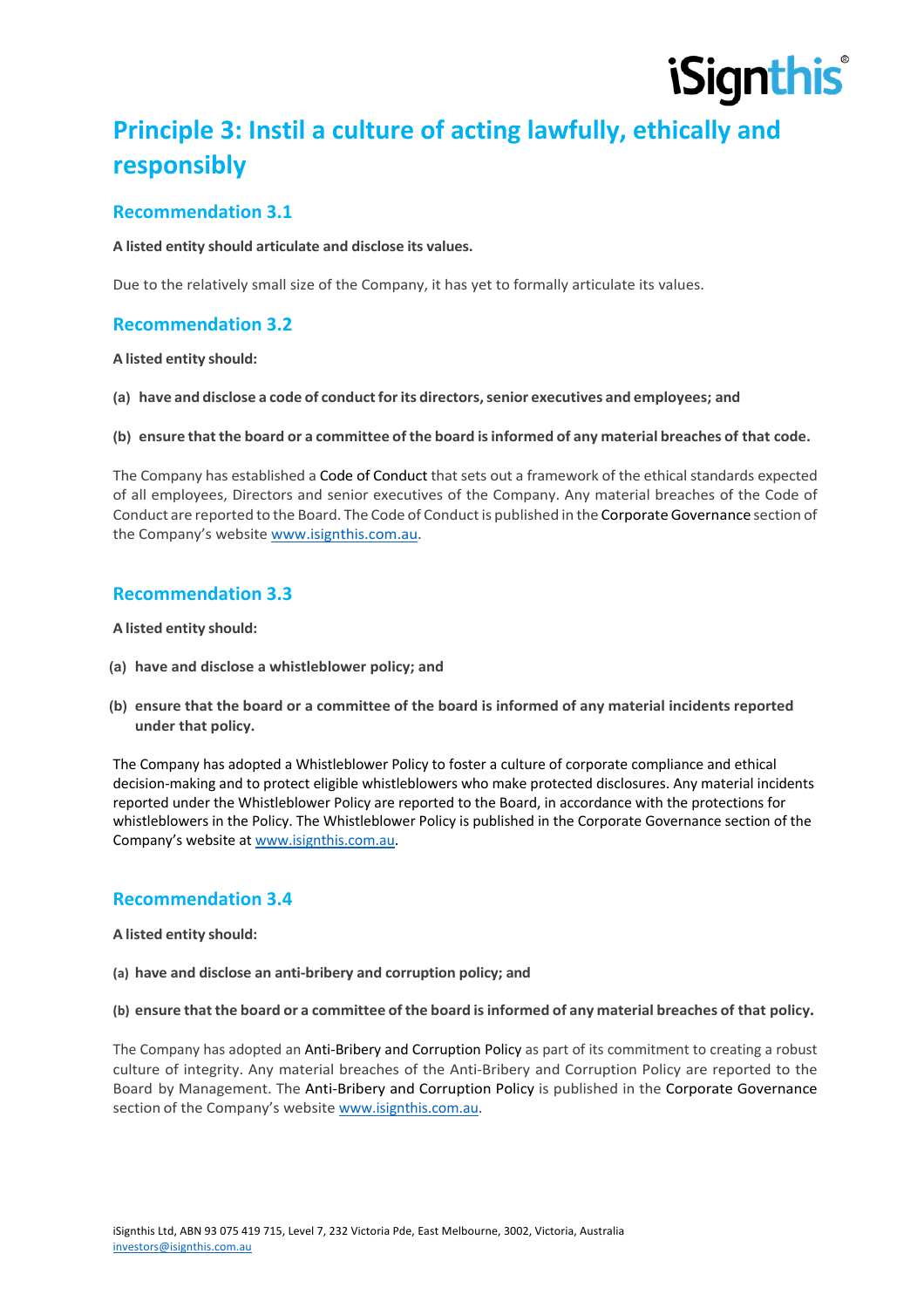# **Principle 4: Safeguard the integrity of corporate reports**

# **Recommendation 4.1**

**The board of a listed entity should: (a) have an audit committee which:**

- **i. has atleastthree members, all of whom are non-executive directors and a majority of whom are independent directors; and**
- **ii. is chaired by an independent director, who is not the chair of the board, and disclose:**
- **iii. the charter of the committee;**
- **iv. the relevant qualifications and experience of the members of the committee; and**
- **v. in relation to each reporting period, the number of times the committee met throughoutthe period and the individual attendances ofthe members atthose meetings; or**
- **(b) if it does not have an audit committee, disclose that fact and the processes it employs that independently verify and safeguard the integrity of its corporate reporting, including the processes forthe appointment and removal ofthe external auditor and the rotation of the audit engagement partner.**

The Board has established a Audit Committee, which operates under the Audit Committee Charter approved by the Board. Due to the current size of the Board, all members of the Board are members of the Audit Committee, with two independent non executive directors and the Executive Chair. The Chair of the committee is a Non-executive Director and is not the Chair of the Board. The composition of the Audit Committee and the number of meetings held and attended by each member of the Committee during the year can be found in the Directors' Report within the Annual Report. The Audit Committee Charter is published in the Corporate Governance section of the Company's website www.isignthis.com.au.

Ultimate responsibility for the integrity of the Company's financial reporting rests with the Board. The Committee assists the Board in fulfilling its statutory, corporate governance and oversight responsibilities by monitoring and reviewing the integrity of the Company's internal financial reporting and external financial statements, and the effectiveness of internal financial controls. This includes internal controls to deal with both the effectiveness and efficiency of significant business processes, the safeguarding of assets, the maintenance of proper accounting records, and the reliability of financial information as well as non-financial considerations such as the benchmarking of operational key performance indicators.

The Committee also provides the Board with additional assurance regarding the reliability of financial information for inclusion in the financial reports. Before the approval of the Company's financial statements for a financial period, the Board receives from the CFO and the Managing Director a declaration that in their opinion the financial records of the entity have been properly maintained and that the financial statements comply with appropriate accounting standards and give a true and fair view of the financial position and performance of the entity and that the opinion has been formed on the basis of a sound system of risk management and internal control which is operating effectively, consistent with section 295A ofthe Corporations Act and Recommendation 4.2 of the Governance Principles.

The Audit Committee is responsible for monitoring the external audit process and ensuring the rotation, independence and competence of the external auditor.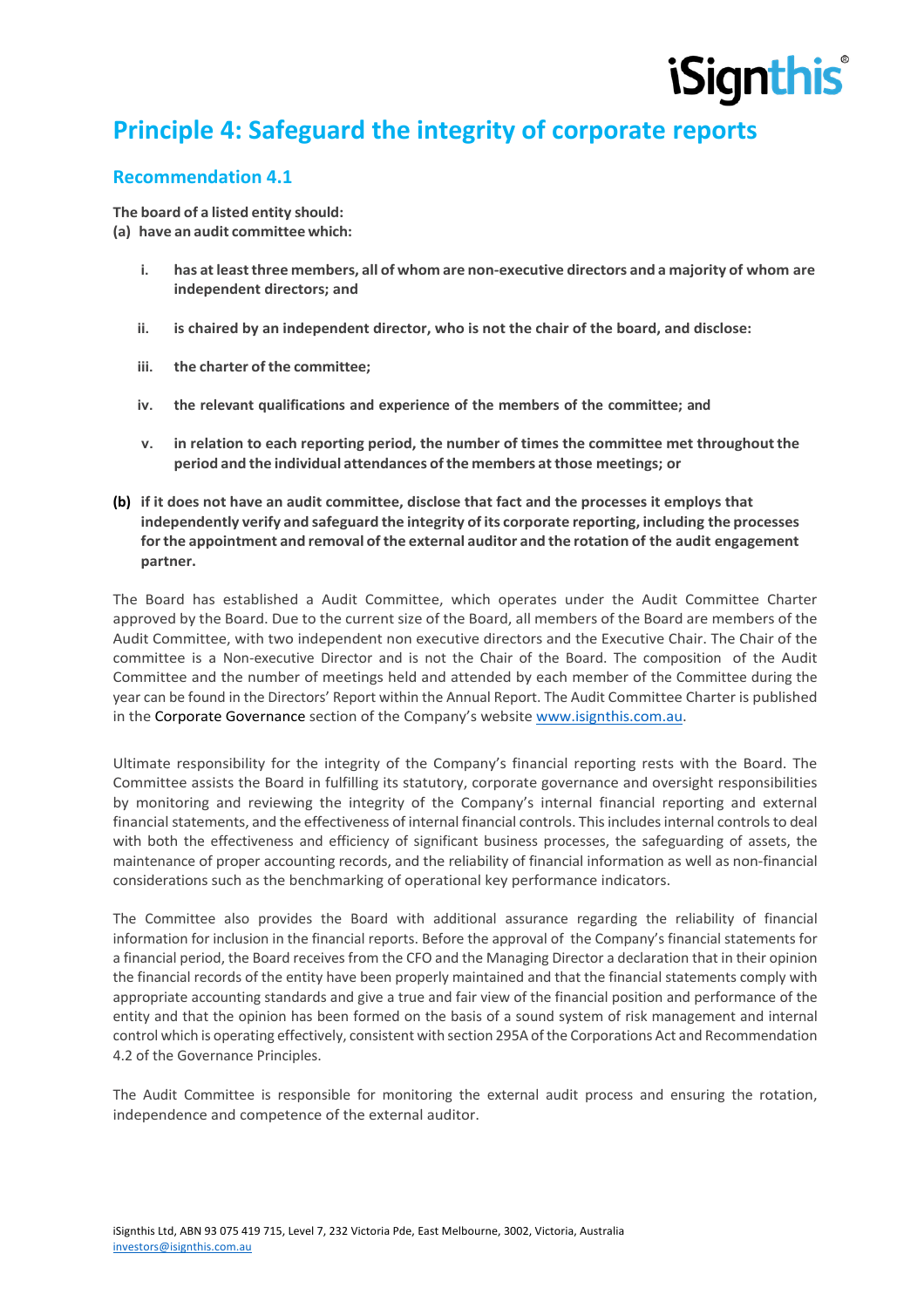

# **Recommendation 4.2**

**The board of a listed entity should, before it approvesthe entity'sfinancialstatementsfor a financial period,receive from its CEO and CFO a declaration that, in their opinion, the financial records of the entity have been properly maintained and that the financialstatements comply with the appropriate accounting standards and give a true and fair view of the financial position and performance of the**  entity and that the opinion has been formed on the basis of a sound system of risk management and **internal control which is operating effectively.**

The Board, before it approves the Company's financial statements for a financial period, receives from its Managing Director or Executive Chair (as relevant) and its Chief Financial Officer a declaration that, in their opinion, the financial records of the entity have been properly maintained and that the financial statements comply with the appropriate accounting standards and give a true and fair view ofthe financial position and performance of the entity and that the opinion has been formed on the basis of a sound system of risk management and internal control which is operating effectively.

## **Recommendation 4.3**

**A listed entity should disclose its processto verify the integrity of any periodic corporate reportit releases to the market that is not audited or reviewed by an external auditor.**

The Company doesn't disclose any periodic corporate reports, other than the Half Year and Annual Report, both of which are audited or reviewed by external auditors.

# **Principle 5: Make timely and balanced disclosure**

## **Recommendation 5.1**

**A listed entity should have and disclose a written policy for complying with its continuous disclosure obligations under listing rule 3.1.**

ISignthis is committed to providing timely, complete and accurate disclosure of information to the market in accordance with its continuous disclosure obligations underthe Corporations Act 2001 (Cth) (Corporations Act) and the ASX Listing Rules.

The continuous disclosure policy is designed to ensure that procedures are in place so that the securities exchange in which the Company's securities are listed is properly informed of matters which may have a material impact on the price at which the securities are traded.

The Company is committed to:

- a) complying with the general and continuous disclosure principles contained in the Corporations Act and the ASX Listing Rules;
- b) preventing the selective or inadvertent disclosure of material price sensitive information;
- c) ensuring shareholders and the market are provided with full and timely information about the Company's activities;
- d) ensuring that all market participants have equal opportunity to receive externally available information issued by the Company.
- e) ensuring that its directors, employees and contractors are aware of this Policy, including by way of ongoing training, and highlighting to directors, employees and contractors the importance of maintaining confidentiality of information against premature disclosure, particularly in circumstances where ISX is relying on the exception under ASX Listing Rule 3.1A.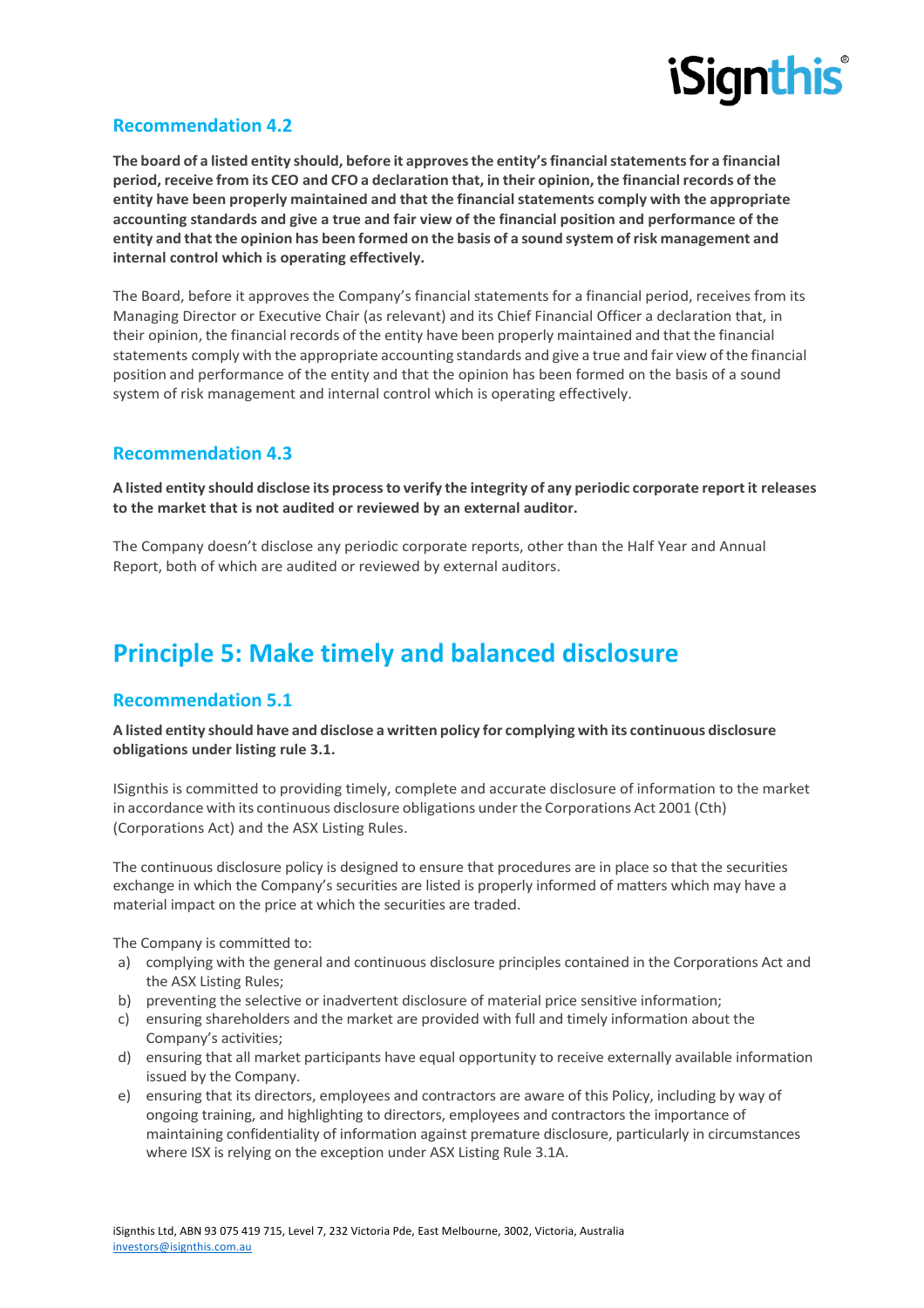

f) ensuring that its directors, employees and contractors are aware of the importance of maintaining confidentiality of information against premature disclosure, particularly in circumstances where ISX is relying on the exception under ASX listing Rule 3.1A.

ISignthis has a Disclosure Committee that manages the Group's compliance with its continuous disclosure obligations and this Policy. The Continuous Disclosure Policy is published in the Corporate Governance section of the Company's website www.isignthis.com.au.

# **Recommendation 5.2**

**A listed entity should ensure thatits board receives copies of all material market announcements promptly after they have been made.**

The Company provides Directors with copies of ASX announcements promptly afterthey have been released to the market.

# **Recommendation 5.3**

**A listed entity that gives a new and substantive investor or analyst presentation should release a copy of the presentation materials on the ASX Market Announcements Platform ahead of the presentation.**

The Company releases copies of the slides for investor and analyst presentations to ASX before the presentations are given.

# **Principle 6: Respect the rights of security holders**

## **Recommendation 6.1**

#### **A listed entity should provide information about itself and its governance to investors via its website.**

The Company publishes detailed information on itself and its corporate governance policies including the Constitution, Board Charter, Board Committee Charters and the policies and proceduresreferred to in this Statement, in the in the Corporate Governance section of the Company's website www.isignthis.com.au.

## **Recommendation 6.2**

#### **A listed entity should have an investor relations program that facilitates effective two-way communication with investors.**

The Company promotes effective communication with its shareholders and is committed to:

- Ensuring shareholders and the financial markets are provided with full and timely information about the Company's activities in a balanced and understandable way;
- Complying with continuous disclosure obligations contained in the ASX Listing Rules and the Corporations Act in Australia; and
- Communicating with its shareholders and making it easier for shareholders to communicate with the Company.

To this end, the Company has established a Shareholder Communications Policy which detailshow the Company will communicate with securityholders.

The Company's website has a dedicated Investor Centre for the purposes of publishing all important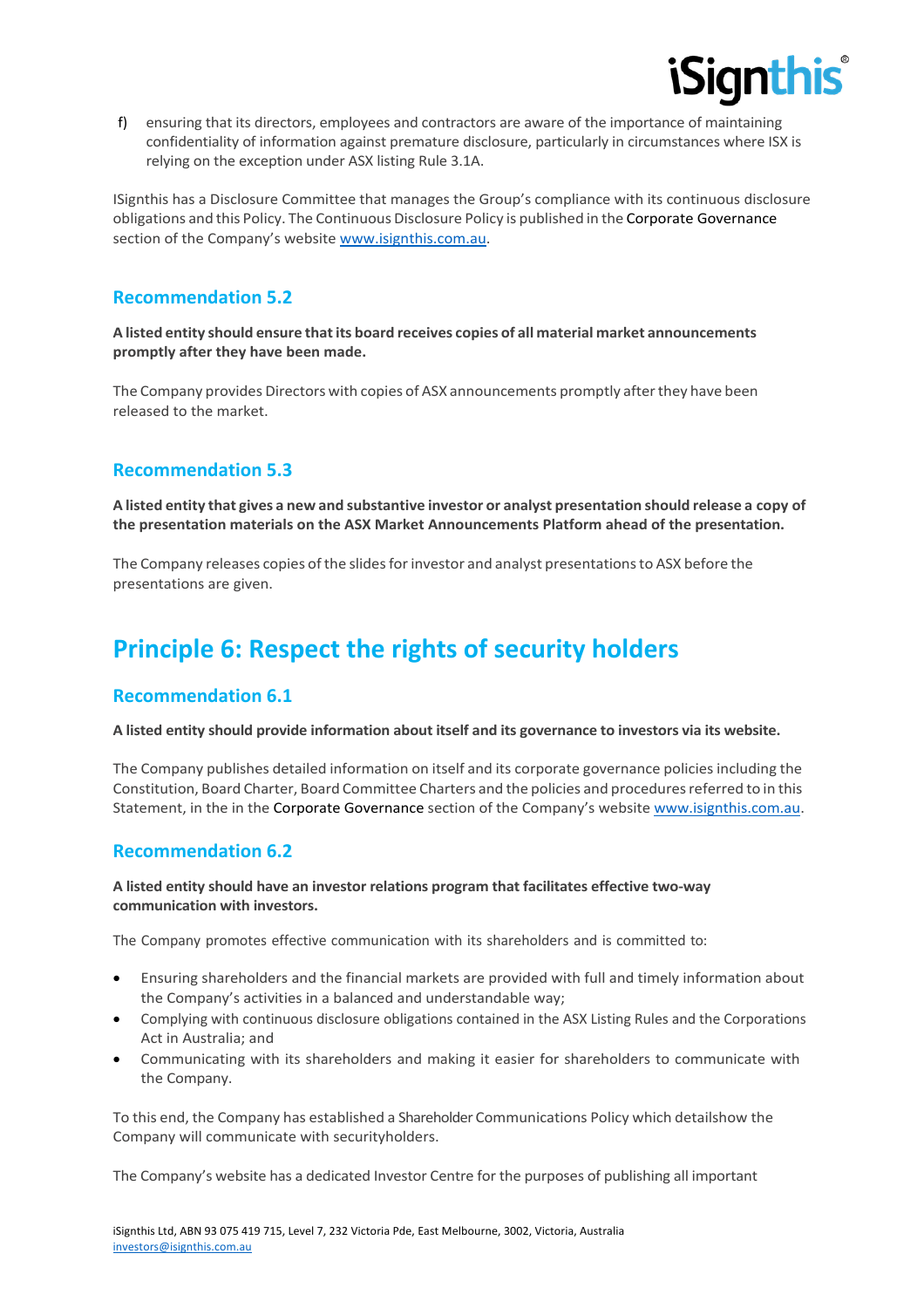

company information and relevant announcements made to the market.

#### **Recommendation 6.3**

**A listed entity should disclose how itfacilitates and encourages participation at meetings ofsecurity holders.**

The Company encourages shareholder participation at general meetings.

The Notice of AGM is published on the Company's website. Shareholders are able to attend the meeting in person or via teleconference, or to appoint a proxy. Shareholders are invited to submit questions in advance and to ask questions of the Company and its auditor at the AGM.

## **Recommendation 6.4**

**A listed entity should ensure that allsubstantive resolutions at a meeting ofsecurity holders are decided by a poll rather than by a show of hands.**

Allsubstantive resolutions at general meetings are determined by way of a poll.

# **Recommendation 6.5**

**A listed entity should give security holdersthe option to receive communicationsfrom, and send communications to, the entity and its security registry electronically.**

Shareholders have the option to receive communications electronically from, and send communicationsto, the Company's registry service provider Computershare.

# **Principle 7: Recognise and manage risk Recommendation 7.1**

**The board of a listed entity should:**

- **(a) have a committee or committeesto oversee risk, each of which:**
	- **i. has at least three members, a majority of whom are independent directors; and**

**ii.is chaired by an independent director, and disclose:**

- **iii. the charter of the committee;**
- **iv. the members of the committee; and**
- **v. as at the end of each reporting period, the number of times the committee met throughout the period and the individual attendances ofthe members atthose meetings; or**
- **(b) if it does not have a risk committee or committeesthatsatisfy (a) above, disclose thatfact and the processes it employs for overseeing the entity's risk management framework.**

The Board has established a Risk Committee, which operates under the Risk Committee Charter approved by the Board. Due to the current size of the Board, all members of the Board are members of the Risk Committee, with two independent non executive directors and the Executive Chair. The Chair of the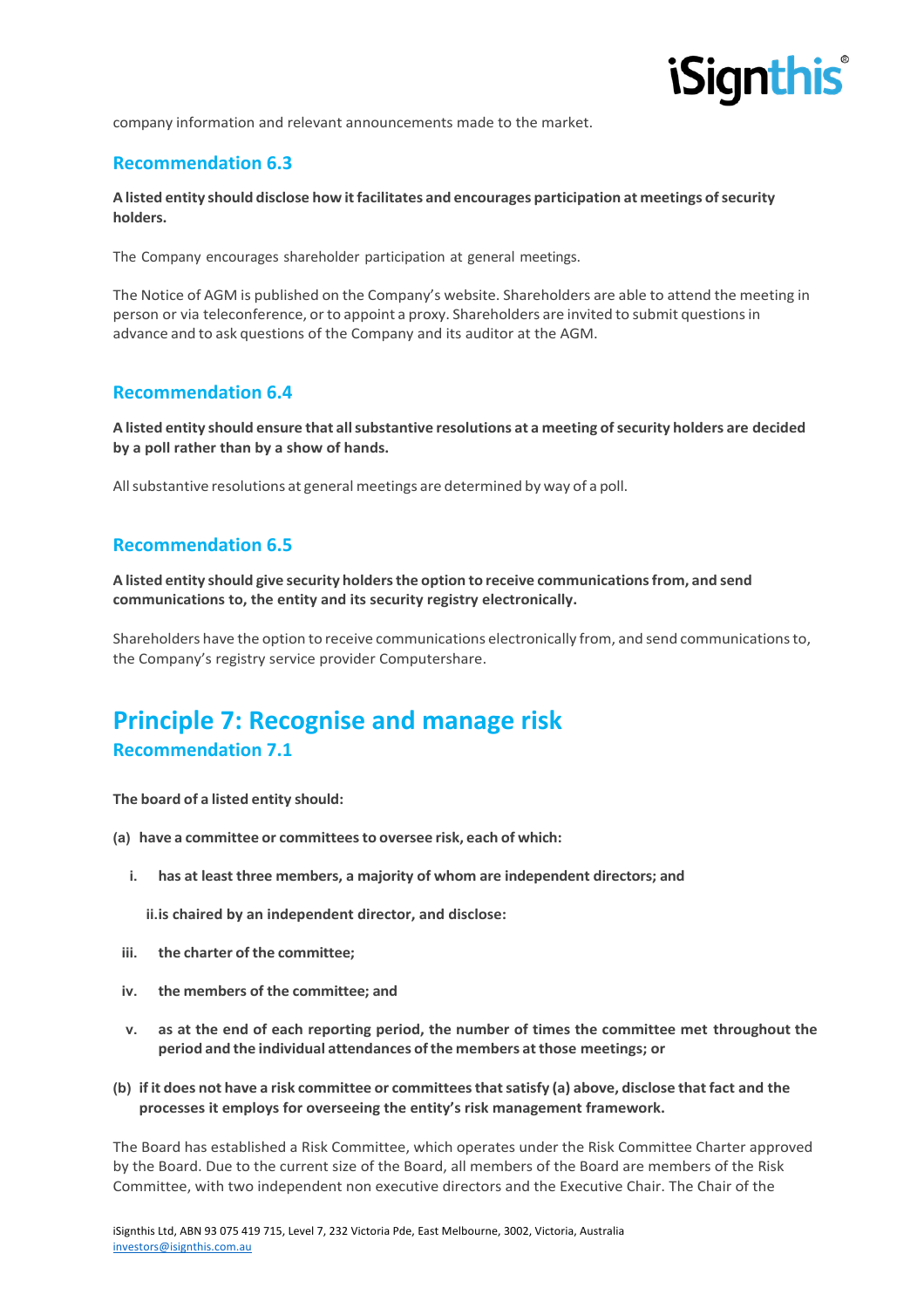

committee is a Non-executive Director and is not the Chair of the Board. The composition of the Risk Committee and the number of meetings held and attended by each member of the Committee during the year can be found in the Directors' Report within the Annual Report. The Risk Committee Charter is published in the Corporate Governance section of the Company's website www.isignthis.com.au.

#### **Recommendation 7.2**

**The board or a committee of the board should:**

- **(a) review the entity'srisk managementframework atleast annually to satisfy itselfthatit continues to be sound; and**
- **(b) disclose, in relation to each reporting period, whethersuch a review hastaken place.**

The Board through the Risk Committee reviews the risk management framework annually.

## **Recommendation 7.3**

**A listed entity should disclose:**

- **(a) if it has an internal audit function, how the function isstructured and whatrole it performs; or**
- **(b) if it does not have an internal audit function, that fact and the processesit employsfor evaluating and continually improving the effectiveness of its risk management and internal control processes.**

The Company has historically had an internal audit function, through an outsourced service provider. Post the demerger, due to the limited size of the Company's current operation it has not appointed another outsourced service provider as the internal audit function. In future years, when the size of the Company's operations warrant it, the Board will appoint another outsourced service provider as the internal audit function

The Company currently reviews, evaluates and improves the effectiveness of its risk management and internal controls through, management processes, and external audit input, all overseen by the Audit Committee and the Risk Committee.

## **Recommendation 7.4**

**A listed entity should disclose whether it has any material exposure to environmental or social risks and, if it does, how it manages or intends to manage those risks.**

Protection of the environment in which we live and operate is part of iSignthis Limited values and purpose. We consider it to be sound business practice. We continue to reduce our environmental footprint by taking such measures as those outlined below. We have policies, training and engagement programmes in place to encourage our employees, suppliers and customers to do the same. Care for the environment is one of our key responsibilities and an important part of the way in which we do business.

The Company Environmental Policy can be found at www.isignthis.com.au.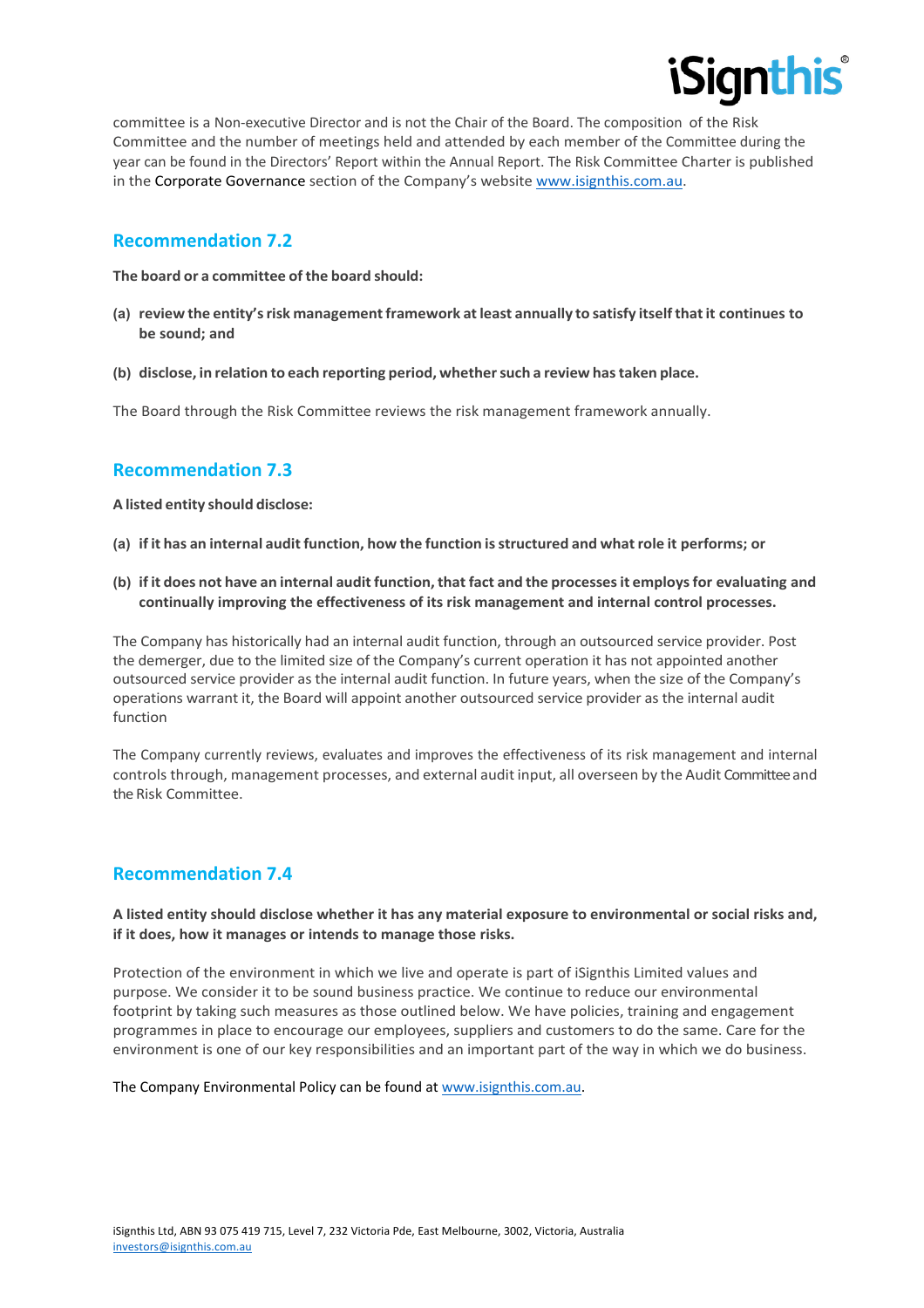# **Principle 8: Remunerate fairly and responsibly**

# **Recommendation 8.1**

**The board of a listed entity should:**

- **(a) have a remuneration committee which:**
	- **i. has at least three members, a majority of whom are independent directors; and**
	- **ii. is chaired by an independent director, and disclose:**
	- **iii. the charter of the committee;**
	- **iv. the members of the committee; and**
	- **v. as at the end of each reporting period, the number of times the committee met throughout the period and the individual attendances ofthe members atthose meetings; or**
- **(b) if it does not have a remuneration committee, disclose that fact and the processes it employsfor setting the level and composition ofremuneration for directors and senior executives and ensuring that such remuneration is appropriate and not excessive.**

The Board has established a Remuneration Committee, which operates under the Remuneration Committee Charter approved by the Board. Due to the current size of the Board, all members of the Board are members of the Remuneration Committee, with two independent non executive directors and the Executive Chair. The Chair of the committee is the Executive Chair and is the Chair of the Board. The composition of the Remuneration Committee and the number of meetings held and attended by each member of the Committee during the year can be found in the Directors' Report within the Annual Report. The Remuneration Committee Charter is published in the Corporate Governance section of the Company's website www.isignthis.com.au.

# **Recommendation 8.2**

**A listed entity should separately disclose its policies and practicesregarding the remuneration of nonexecutive directors and the remuneration of executive directors and other senior executives.**

The objective of the consolidated entity's executive reward framework is to ensure reward for performance is competitive and appropriate for the results delivered. The framework aligns executive reward with the achievement of strategic objectives and the creation of value for shareholders, and it is considered to conform to the market best practice for the delivery of reward. The Board of Directors ('the Board') ensures that executive reward satisfies the following key criteria for good reward governance practices:

- competitiveness and reasonableness
- acceptability to shareholders
- performance linkage / alignment of executive compensation
- transparency

The Remuneration Committee is responsible for determining and reviewing remuneration arrangements for its directors and executives. The performance of the consolidated entity depends on the quality of its directors and executives. For a full discussion of the Company's remuneration philosophy and framework and the remuneration received by Directors and executives in the current period please refer to the remuneration report, which is contained within the Annual Report.

There is no scheme to provide retirement benefits, otherthan payments made by way ofthe